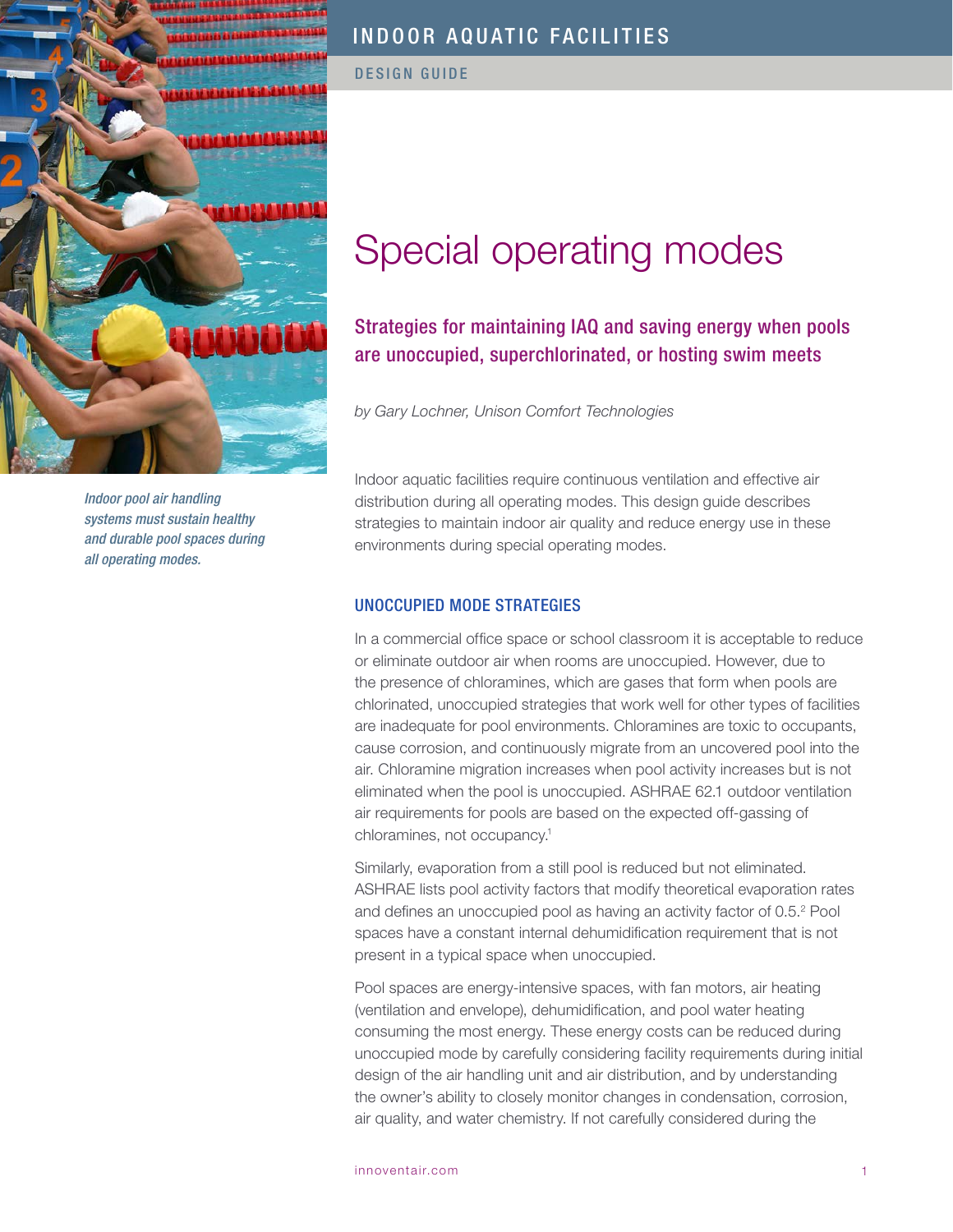#### DESIGN GUIDE



design and actively managed and monitored by the owner, changes in operation to reduce energy consumption during unoccupied mode can shorten the life of natatorium materials and air handling systems, and can create poor indoor air quality, out-ofbalance pool-water chemistry, dissatisfied swimmers, and much greater—rather than reduced ownership costs.

Depending on application requirements, the following strategies can reduce energy use when pools are unoccupied.

Using an automatically deployed pool cover

Pool covers can significantly reduce or eliminate pool water evaporation and chloramine migration. This may allow a reduced outdoor air rate, and can reduce costs for dehumidification, pool water heating, air heating, and exhaust fan motor operation.

Owners often find pool covers impractical due to high first cost and the additional maintenance requirements for deploying, removing, and then storing the cover in a suitable spot, and because their pool shape may not be well-suited for a pool cover. Also, trapping moisture and chloramines beneath the cover can have an undesirable effect on water chemistry, which could require special chemical dosing and an expensive ventilation purge operation each morning, significantly reducing energy savings.

#### Reducing outdoor air rate

Reducing the outdoor air rate during unoccupied mode can reduce air heating costs and help maintain relative humidity between 40-60%, the recommended range for pool spaces per the ASHRAE *HVAC Applications*  Handbook.<sup>2</sup> A carefully considered reduction in the outdoor air rate is justified since the transfer of chloramines is reduced. A good strategy is to start by reducing the outdoor air amount to two-thirds of the normal set point and then monitor air quality, water quality, and corrosion of enclosure materials to determine the best set point for the facility.

The potential savings gained from reducing outdoor air should be weighed against the complex air distribution requirements of most pool spaces. Chloramines must still be removed continuously. Condensation prevention

*Chloramine removal and dehumidification requirements are reduced from normal operation but are not eliminated when the pool is unoccupied.*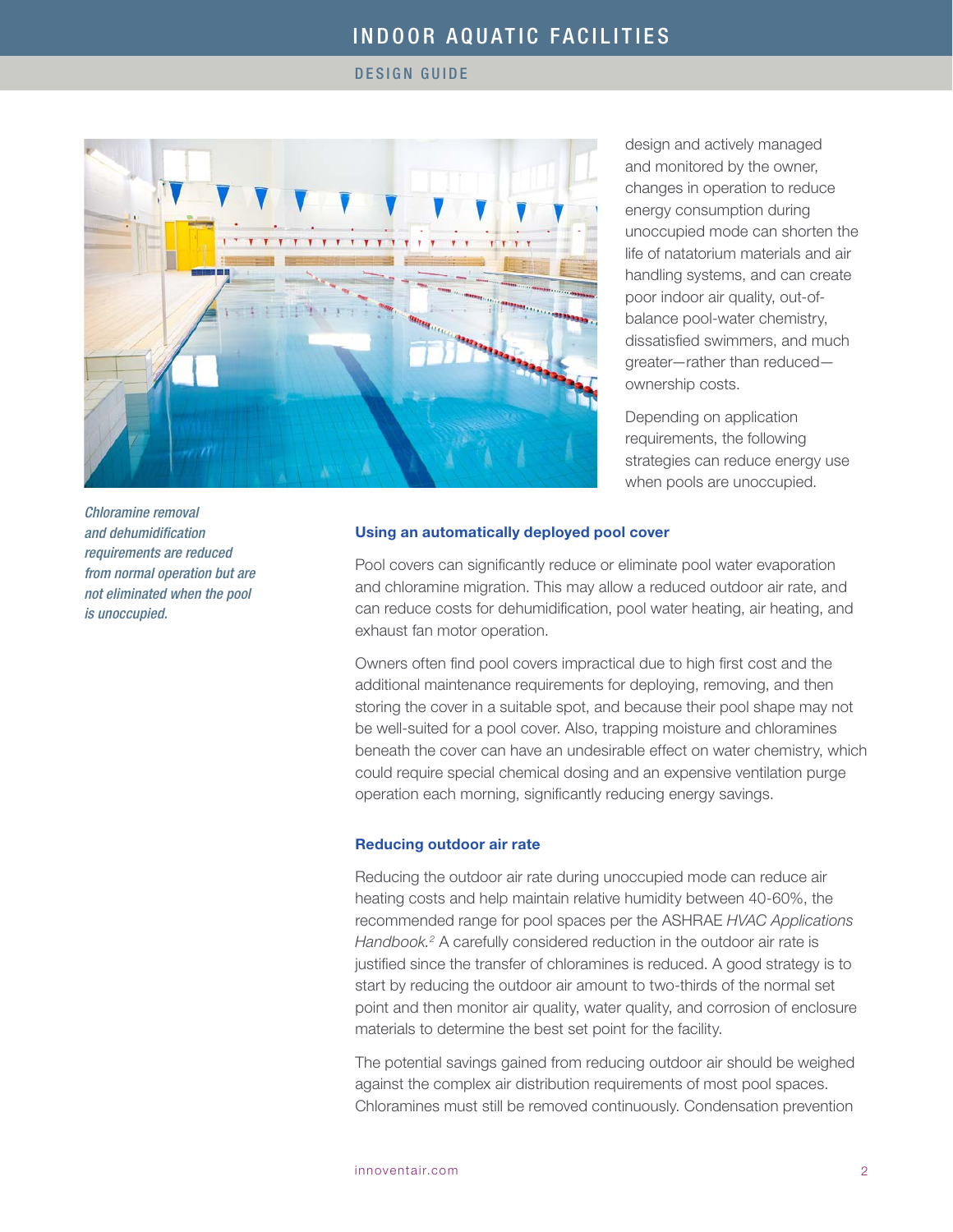### DESIGN GUIDE



*When unoccupied, make sure that enough outdoor air and supply air is provided to prevent condensation, corrosion, and stratification.*

on exterior surfaces and good air mixing throughout the space to prevent corrosion and stratification, especially in pools with high ceilings, is still required when pools are unoccupied. Keep in mind that a benefit of bringing in outdoor air in colder months is that it lowers space RH naturally and reduces the risk of condensation on exterior surfaces, especially glass. The cost of dehumidifying in cold months with the outdoor air introduced for IAQ is significantly lower than dehumidifying with electricity when air-to-air heat recovery is utilized.<sup>3</sup>

Alternative methods that reset the space RH set point down using condensation sensors or outdoor air temperature and then running compressors to reduce the space dew point are expensive and complex. Refrigeration systems dehumidify inefficiently at low RH levels, with less of the energy going to moisture removal as the RH is lowered and more going to cooling while the space requires heating. In addition, relying on a sensor rather than outdoor air with effective air distribution to reduce condensation could cause maintenance problems and very high energy costs if the sensor malfunctions.

#### Reducing the total supply air rate

Since fan horsepower has a cubic relationship to airflow, reducing the total supply air rate by a small percentage using variable frequency drives (VFDs) significantly reduces fan motor energy use, one of the main energy costs for a pool environment.

Care must be taken when selecting diffusers to ensure that they still have enough throw to prevent condensation and corrosion on exterior surfaces (especially glass) at the reduced rate. Outdoor ambient temperatures are coldest during nighttime hours. The combination of dry outdoor

| Table 1: Minimum Ventilation Rates in Breathing Zone <sup>1</sup> |            |                         |                       |                       |                        |                                                     |                                                  |            |           |  |
|-------------------------------------------------------------------|------------|-------------------------|-----------------------|-----------------------|------------------------|-----------------------------------------------------|--------------------------------------------------|------------|-----------|--|
|                                                                   |            |                         | Area Outdoor Air Rate |                       |                        | <b>Default Values</b>                               |                                                  |            |           |  |
|                                                                   |            | People Outdoor Air Rate |                       |                       |                        | <b>Occupant Density</b><br>(see Note 4)             | <b>Combined Outdoor Air Rate</b><br>(see Note 5) |            |           |  |
| <b>Occupancy Category:</b><br>Sports and Entertainment            | cfm/person | L/s•person              | cfm/ft <sup>2</sup>   | $L/s$ •m <sup>2</sup> | <b>Notes</b>           | #/1000 ft <sup>2</sup><br>or $\#/100 \; \text{m}^2$ | cfm/person                                       | L/s•person | Air Class |  |
| Spectator areas                                                   | 7.5        | 3.8                     | 0.06                  | 0.3                   | H                      | 150                                                 | 8                                                | 4.0        |           |  |
| Swimming (pool & deck)                                            |            |                         | 0.48                  | 2.4                   | $\cap$<br>$\mathbf{L}$ |                                                     |                                                  |            |           |  |

#### Notes

1 From Table 6.2.2.1, *ANSI/ASHRAE Standard 62.1-2016. Ventilation for Acceptable Indoor Air Quality.*

4 Default occupant density: The default occupant density shall be used where the actual occupant density is not known.

5 Default combined outdoor air rate (per person): Rate is based on the default occupant density.

C Rate does not allow for humidity control. "Deck area" refers to the area surrounding the pool that is capable of being wetted during pool use or when the pool is occupied. Deck area that is not expected to be wetted shall be designated as an occupancy category.

H Ventilation air for this occupancy category shall be permitted to be reduced to zero when the space is in occupied-standby mode.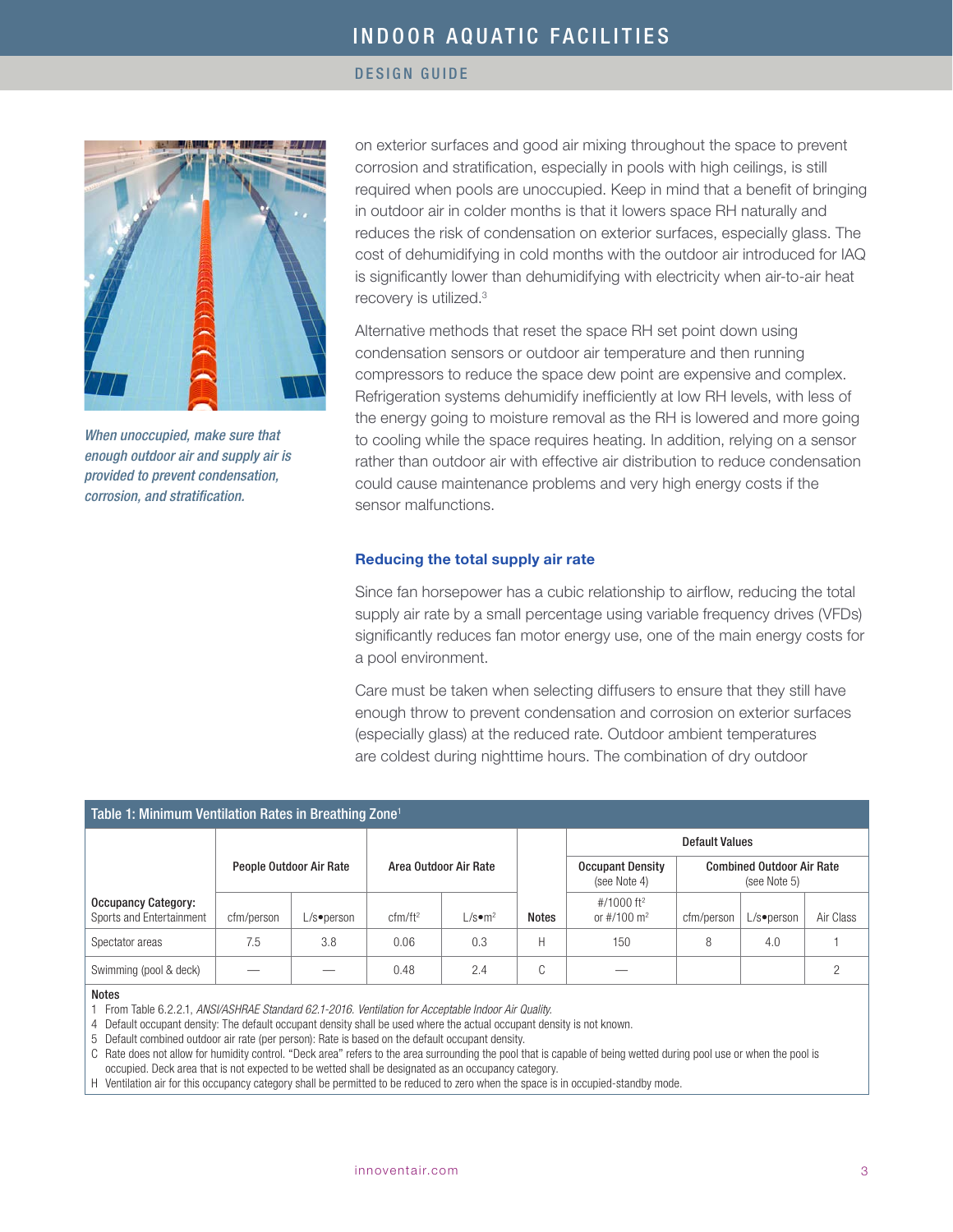#### DESIGN GUIDE



air and lower evaporation from still water naturally reduces the indoor dew point, but if diffusers fail to effectively wash surfaces, condensation and corrosion will occur. The air distribution system must continue to remove chloramines and provide good mixing throughout the space to prevent stratification, as well. Any method of reducing total air movement must be scrutinized to avoid unintended effects on space pressure or the amount of fresh air provided. As a rule, if considering a total supply air rate reduction, Innovent recommends starting at 80% of the occupied total supply air rate and not reducing to below twothirds of the occupied total supply air rate.

#### Shutting off outdoor air

It is not advisable to shut off outdoor air when the pool is unoccupied. This misguided practice puts air quality, water quality, and the building enclosure at risk, and can be far more costly than the achieved reduction in air heating cost. Chloramines still migrate to the air during unoccupied hours. Allowing chloramines to build up at the water surface and in the space exposes the enclosure to risk of corrosion, and can negatively impact air quality and water chemistry. A much better choice is to continuously remove the chloramines from the space through effective ventilation and provide efficient energy recovery on the required ventilation air, possibly combined with a carefully considered and monitored reduction in the amount of outdoor air provided. See Figure 1.

#### Cycling unit on and off

It is **not** advisable to cycle the air handling unit on and off. This will result in poor humidity control and can significantly shorten mechanical equipment life due to constant cycling and exposure to stagnant, humid, and corrosive air. It also increases the likelihood of corrosion and microorganism growth in the pool space. If the owner chooses to include a dedicated source capture (chloramine removal) exhaust system it should operate continuously.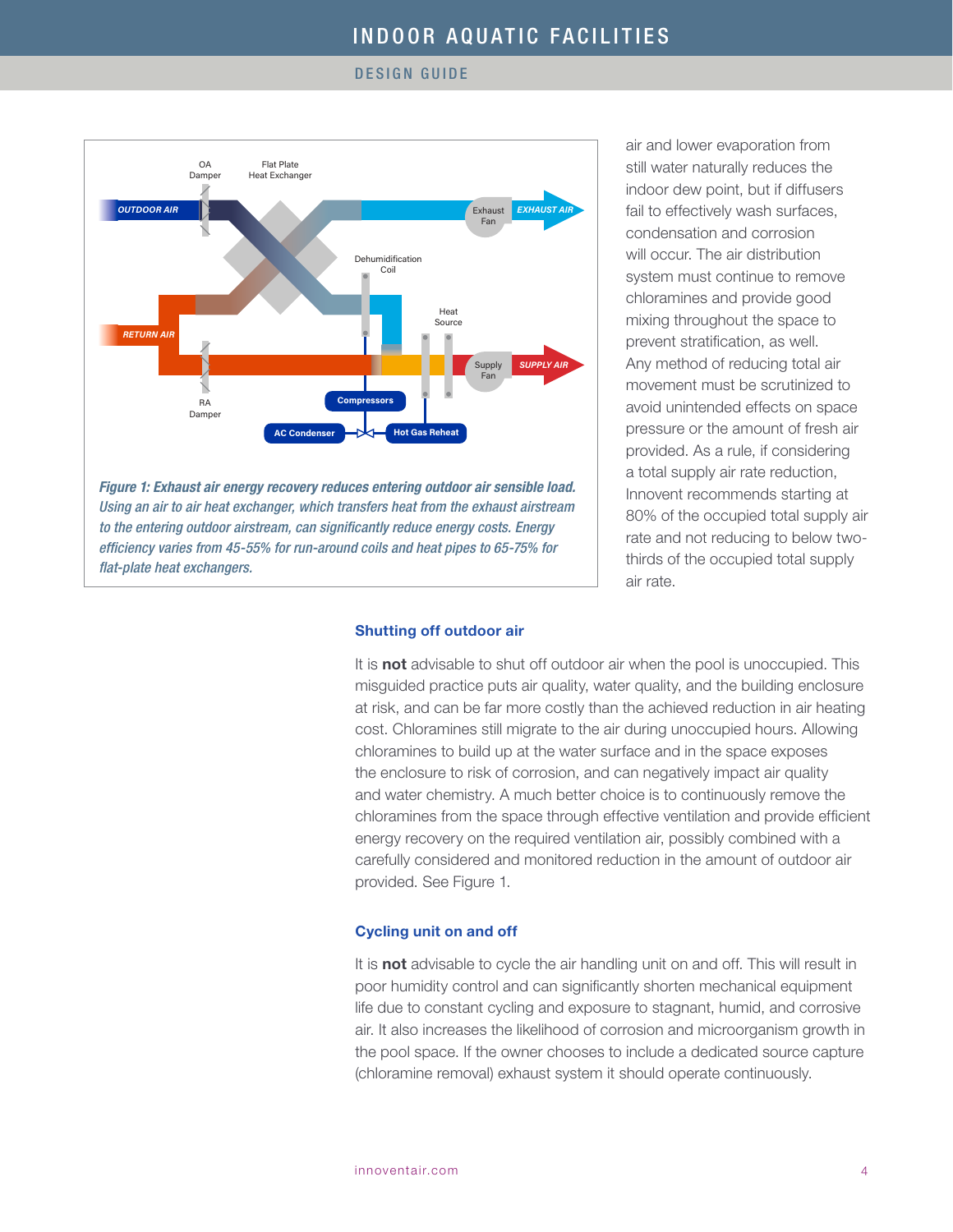DESIGN GUIDE



*The percentage of ventilation air used during purge mode can vary based on how quickly after superchlorination the owner needs the pool air and water healthy for occupants.*

### Resetting space temperature

It is not advisable to reset the space temperature down when the pool is unoccupied as this will increase pool water evaporation and the risk of condensation.

## PURGE MODE STRATEGIES

Purge mode is used to ventilate a pool space after superchlorinating ("shocking the pool") to restore proper water chemistry. The superchlorination process uses about 10 times the normal amount of chlorine and results in very high amounts of chloramines in the air.

### Balancing ventilation, heating, and downtime requirements

Depending on how quickly the facility owner needs to have pool air and water healthy for occupants, the percentage of ventilation air used during purge mode can be varied. For example, in a recreation center, which may have to be shut down temporarily during normal operation due to urine or fecal matter in the pool, a 100% outdoor air/exhaust air (OA/EA) purge option may be desirable to re-open the pool as quickly as possible. For most community recreation centers, a 50% OA/EA purge mode strikes a good balance between cost and downtime. For a school competition pool where superchlorination can be scheduled during unoccupied hours as part of routine maintenance, a lesser percentage of ventilation running for a longer period of time may be the right choice.

A 100% OA/EA purge option is the most effective at quickly removing extra chloramines. This was the traditional solution when the need for a purge mode was first recognized, but it has costly consequences. 100% OA/EA purge requires:

- Outdoor air intake(s) and filtration capable of full supply air volume
- Exhaust or return fan(s) capable of 100% airflow
- A significant increase in heating capability and heating cost to condition the additional fresh air

The cost of providing 100% purge capability needs to be evaluated against the need to bring the pool back into safe operating condition quickly.

The inability of many standard pool air handlers to either deliver and/or heat increased amounts of ventilation air has resulted in purge solutions based on the limitations of the pool air handler rather than the needs of the particular pool space. One solution provides 100% OA/EA for 10 minutes (or the completion of one air change). There is no evidence to suggest that the time required for off-gassing of chloramines from superchlorination is related to the time required to complete a single air change. This method would merely remove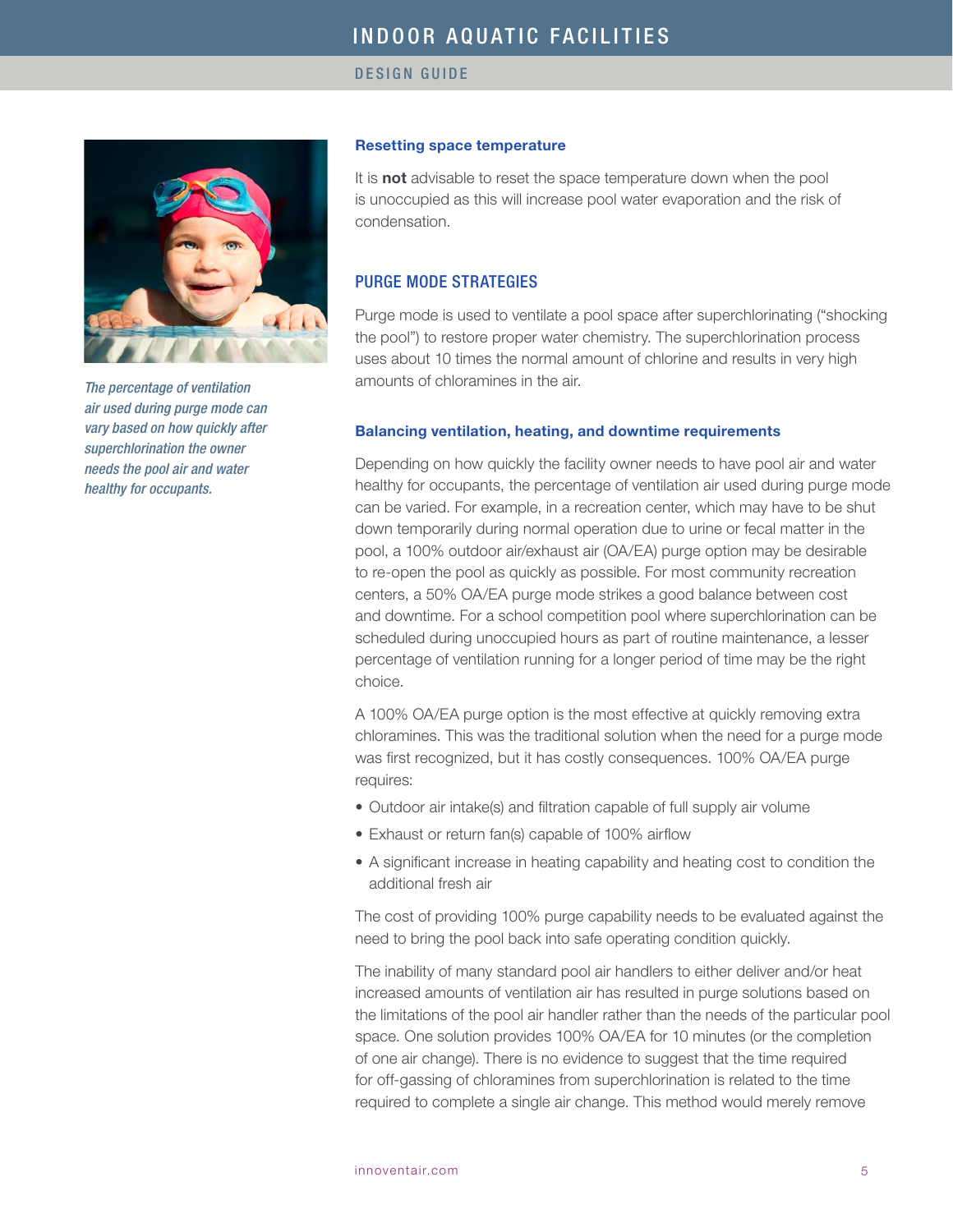### DESIGN GUIDE



*Design a purge solution based on the needs of the space rather than on the limitations of a pool air handler.* 

the chloramines that had migrated to the air in the first 10 minutes. Another solution runs 100% OA/EA for 30 minutes (default), and allows the space temperature to drop to 40  $\degree$ F (4.4  $\degree$ C) before terminating the operation, which will cause severe condensation problems.

Current guidelines in the *Model Aquatic Health Code4* (MAHC) published by The Centers for Disease Control (CDC) recognize the need for increased ventilation after superchlorination but do not account for the differences in types of pool facilities. The CDC recommends providing twice the ASHRAE 62.1 prescribed amount of outdoor air during purge mode (this typically would result in a purge mode with 20-30% outdoor air). The MAHC states that the intent is to run the system in purge mode until the contaminant causing the odor/eye/lung problem dissipates to an acceptable level. However, the single requirement of providing twice the ASHRAE 62.1 prescribed outdoor air amount represents a one-size-fits-all approach that might result in a purge mode running for one hour in one case or eight hours in another, without consideration for the needs of the specific installation.

Recognizing the cost of heating additional outdoor air, the first-cost impact on the size of the heating system, and the limitations of many pool air handlers to provide and condition outdoor air, the CDC states that the outdoor air provided for purge mode does not need to be heated or otherwise treated. In most climates, this limits the time purge mode can run to a few minutes before adversely affecting pool space temperature and causing serious condensation problems. Providing increased ventilation in purge mode without the ability to heat the additional outdoor air compromises purge capability for most of the year.

### Purge mode strategies that reduce energy and first costs, and deliver higher percentages of fresh air

There are options to reduce purge mode energy and first costs:

- Provide a 50% OA/EA purge mode. This can be an economical and effective choice, especially when provided with air-to-air energy recovery on the 50% OA/EA airflow. It may take an hour or two longer to remove the chloramines than a 100% OA/EA purge mode, but the increase to the heating plant is much smaller and the higher percentage of conditioned outdoor air may already be required if the pool is used for competitions and has a swim meet spectator space.
- Design the purge mode for a less extreme winter OA design temperature (for example, purge to 0 °F [17.8 °C] when the design temperature is  $-15$  °F [-26.1 °C]), and prevent purge mode operation below the purge design OA temperature.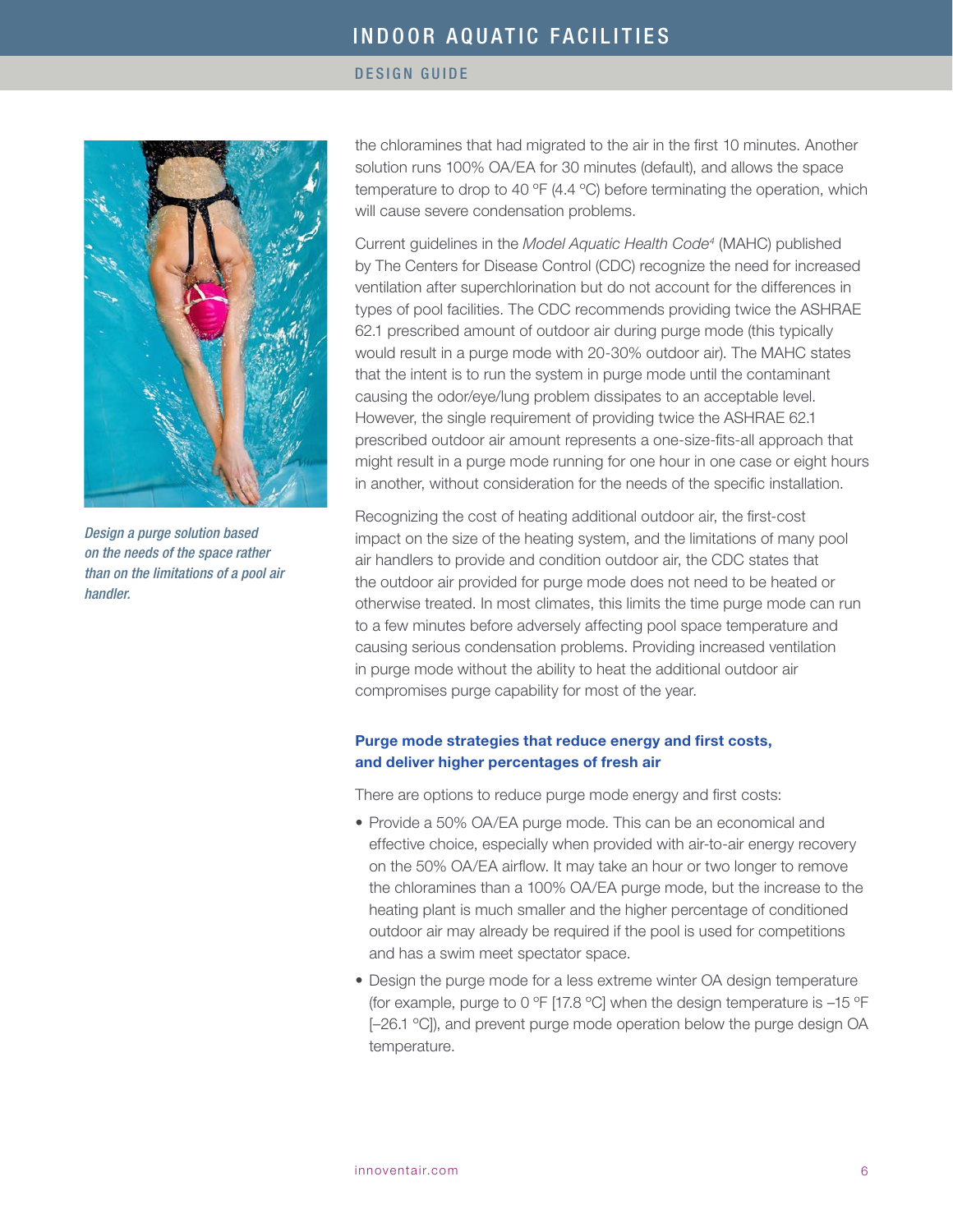DESIGN GUIDE



*When one air handler serves both pool and spectator areas it must be designed to condition and deliver additional ventilation air during a swim meet.*

### MEET MODE STRATEGIES

For spectator areas, ASHRAE 62.1 requires a ventilation rate of 7.5 cfm (3.8 L/s) of outdoor air per spectator plus 0.06 cfm/ft<sup>2</sup> (0.3 L/s•m<sup>2</sup>) of spectator floor area when a swim meet is held. This requirement is in addition to the required ventilation rate for pool and deck areas (Table 1).

The best way to meet the spectator area ventilation requirement while delivering air that is cooler and more comfortable than the air delivered to the pool area is to physically

separate the spectator area from the pool area and provide a dedicated air handling unit for that area. In this case, a "Meet Mode" is not required for the pool air handler. However, due to budget considerations the spectator area is typically within the pool space and a Meet Mode is required to ensure adequate ventilation for spectators.

When the pool and spectator area(s) are served by the same air handling unit, it must be designed to condition and deliver the additional ventilation air required during a swim meet. At a minimum, this will result in a greater heating requirement at winter design conditions and a greater sensible cooling requirement at summer design conditions (if the facility expects to hold swim meets during the summer). The latent load from spectators (estimated at 0.16 Btu/lb/spectator or 0.37 kJ/kg) and the outdoor air latent load at summer design conditions (which depends on climate) are added to the expected evaporation load at summer design conditions to determine the dehumidification required during Meet Mode. A pool air handling unit that optimizes the use of outdoor air for economical dehumidification for most of the year will have built-in capability to condition and deliver the additional outdoor air required for Meet Mode.

There is a school of thought that the pool evaporation rate is lower than normal during a swim meet because there is only one swimmer per lane in the pool for short bursts and, therefore, the activity factor is lower. However, this reduction in evaporation load is offset by there being many more people than normal on the pool deck. The sensible and latent load from swimmers is usually ignored because they are in the water and water-cooled. If most of the swimmers and coaches are on the deck during a meet, their latent and sensible loads cannot be ignored. To be conservative, Innovent recommends designing without reducing the activity factor during Meet Mode.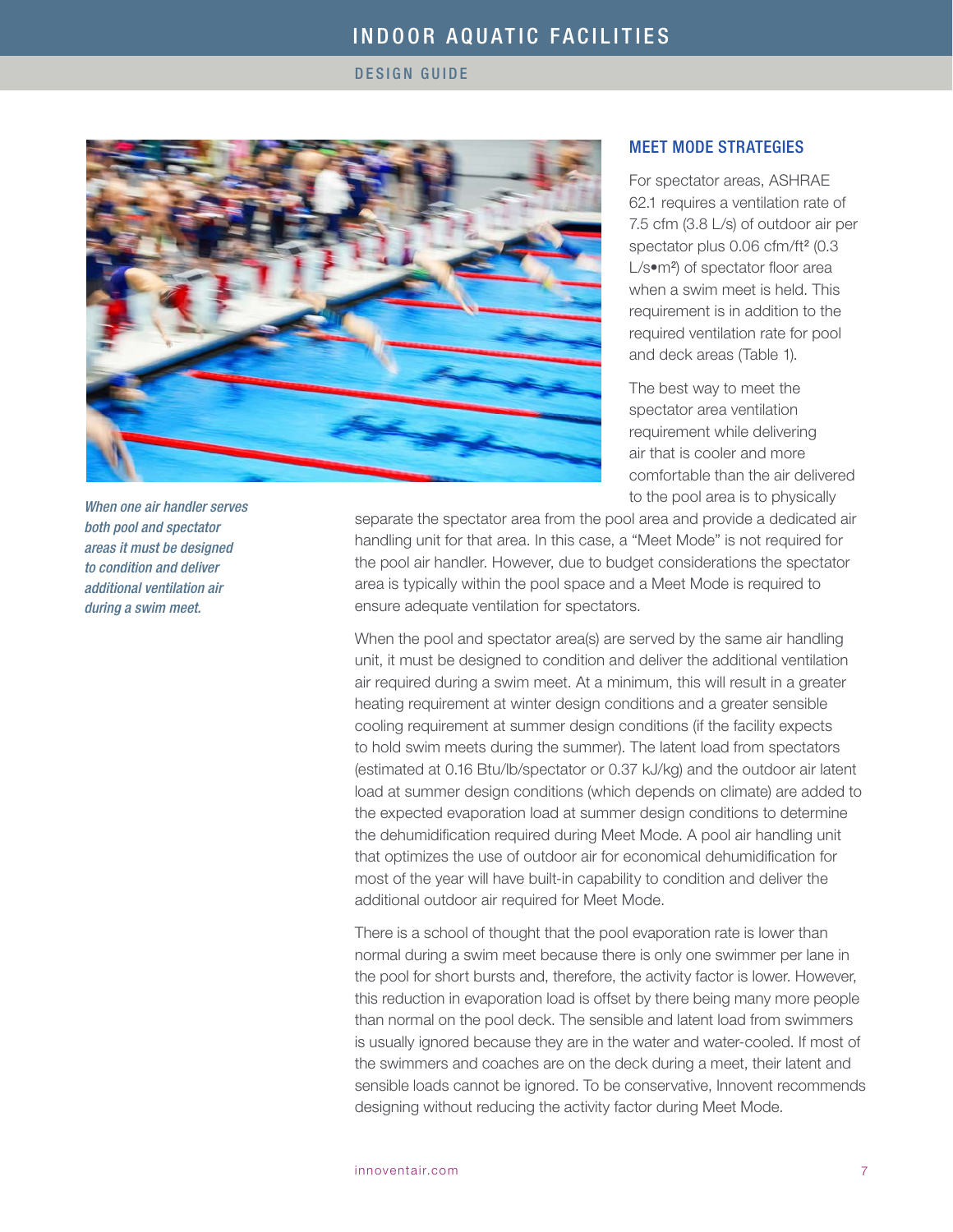### DESIGN GUIDE

For facilities hosting large competitions it may be advisable to calculate ventilation rates by zone, adding them together as follows:

- Pool and deck areas: 0.48 cfm/ft<sup>2</sup> (2.4 L/s•m<sup>2</sup>)
- People on the deck (swimmers and coaches): 7.5 cfm/person (3.8 L/s•person)
- Spectators: 7.5 cfm/person (3.8 L/s•person)
- Add additional outdoor air to meet air distribution requirements and to account for pool height and activity factor.<sup>5</sup>

### **SUMMARY**

Indoor pool air handling systems must sustain healthy and durable pool spaces during all operating modes. The strategies presented here will help optimize energy use during special operating modes without sacrificing indoor air quality.

# About the author



Gary Lochner is Vice President of Business Development at Unison Comfort Technologies. He holds a Mechanical Engineering Degree with heat transfer emphasis from the University of Minnesota. His background includes technical and leadership positions at a major HVAC manufacturer and a succession of roles at Heatex and Innovent. For nearly twenty-five years Gary has helped design over 1000 HVAC units serving indoor aquatic facilities, ranging from high school pools to community rec centers to major water parks. Gary has spoken on design considerations for these spaces at many ASHRAE chapter meetings. This broad experience has uniquely equipped him with a deep understanding of the many complex factors at play in natatoriums.

# LEARN MORE ABOUT INDOOR AQUATIC FACILITY DESIGN

### [www.innoventair.com/breathe](http://www.innoventair.com/breathe)

Innovent's online resource for healthy and energy efficient indoor aquatic facilities

### Design Guide

[Energy efficiency in indoor aquatic facilities: Thoughtful choices yield significant energy savings](http://www.innoventair.com/Portals/3/Breathe%20Content/Aquatic-facilities-energy-efficiency.pdf). 2016. Gary Lochner.

#### Design Guide

[Ventilation and air distribution in indoor aquatic facilities: Optimize outdoor air to create healthy and durable pool spaces](http://innoventair.com/Portals/3/Breathe%20Content/Ventilation-and-air-distribution-in-indoor-aquatic-facilities.pdf). 2016. Gary Lochner.

### [Chloramines & Pool Operation](http://www.cdc.gov/healthywater/swimming/aquatics-professionals/chloramines.html)

Website from The Centers for Disease Control and Prevention [www.cdc.gov/healthywater/swimming/aquatics-professionals/chloramines.html](http://www.cdc.gov/healthywater/swimming/aquatics-professionals/chloramines.html)